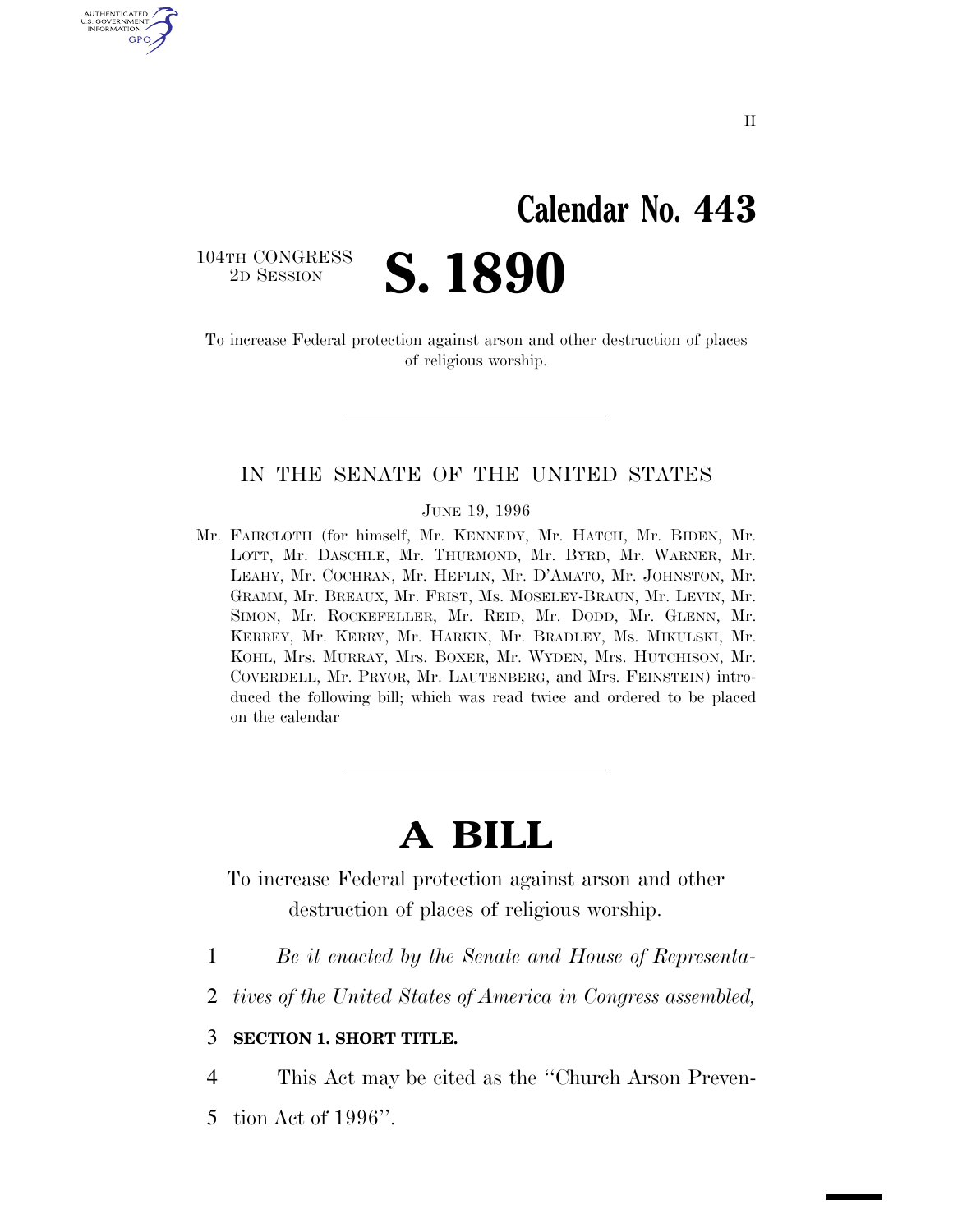#### **SEC. 2. FINDINGS.**

The Congress finds the following:

 (1) The incidence of arson or other destruction or vandalism of places of religious worship, and the incidence of violent interference with an individual's lawful exercise or attempted exercise of the right of religious freedom at a place of religious worship pose a serious national problem.

 (2) The incidence of arson of places of religious worship is particularly acute in the context of places of religious worship that serve predominantly Afri-can-American congregations.

 (3) Damage to religious property based on the religious, racial, or ethnic character of that prop-erty—

 (A) hinders interstate commerce by imped- ing the movement of members of targeted groups in areas of our Nation and preventing them from engaging in commerce in those areas on account of their race, color, religion, or na-21 tional origin;

 (B) impedes individuals in moving inter- state because of their race, color, religion, or national origin;

 (C) is often committed by individuals with 26 ties to groups that operate nationwide; and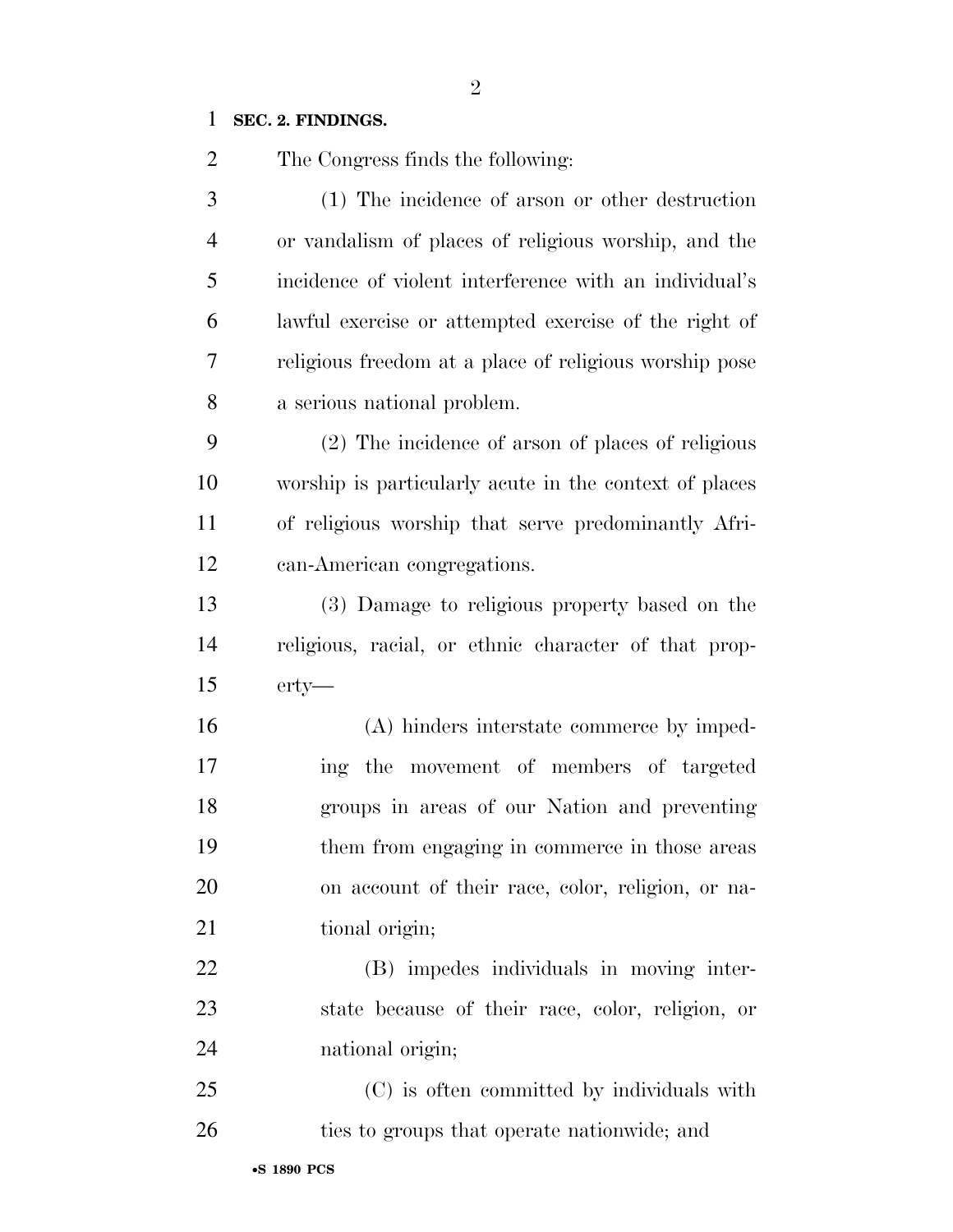| $\mathbf{1}$   | (D) disrupts the tranquility and safety of            |
|----------------|-------------------------------------------------------|
| $\overline{2}$ | communities and is deeply divisive.                   |
| 3              | (4) Changes in Federal law are necessary to           |
| $\overline{4}$ | deal properly with this problem.                      |
| 5              | (5) Although local jurisdictions have attempted       |
| 6              | to respond to the challenges posed by such acts of    |
| 7              | destruction or damage to religious property, the      |
| 8              | problem is sufficiently serious, widespread, and      |
| 9              | interstate in scope to warrant Federal intervention   |
| 10             | to assist State and local jurisdictions.              |
| 11             | (6) Congress has authority pursuant to the            |
| 12             | Commerce clause of the Constitution to make acts of   |
| 13             | destruction or damage to religious property a viola-  |
| 14             | tion of Federal law.                                  |
| 15             | (7) Congress has authority pursuant to section        |
| 16             | 2 of the 13th amendment to make actions of private    |
| 17             | citizens motivated by race, color, or ethnicity that  |
| 18             | interfere with the ability of citizens to hold or use |
| 19             | religious property without fear of attack, violations |
| 20             | of Federal criminal law.                              |
| 21             | (8) Congress has authority pursuant to section        |
| <u>22</u>      | 2 of the 13th amendment to make the commission        |
| 23             | of an arson or other bias motivated destruction or    |
| 24             | vandalism of a place of religious worship violations  |
| 25             | of Federal criminal law.                              |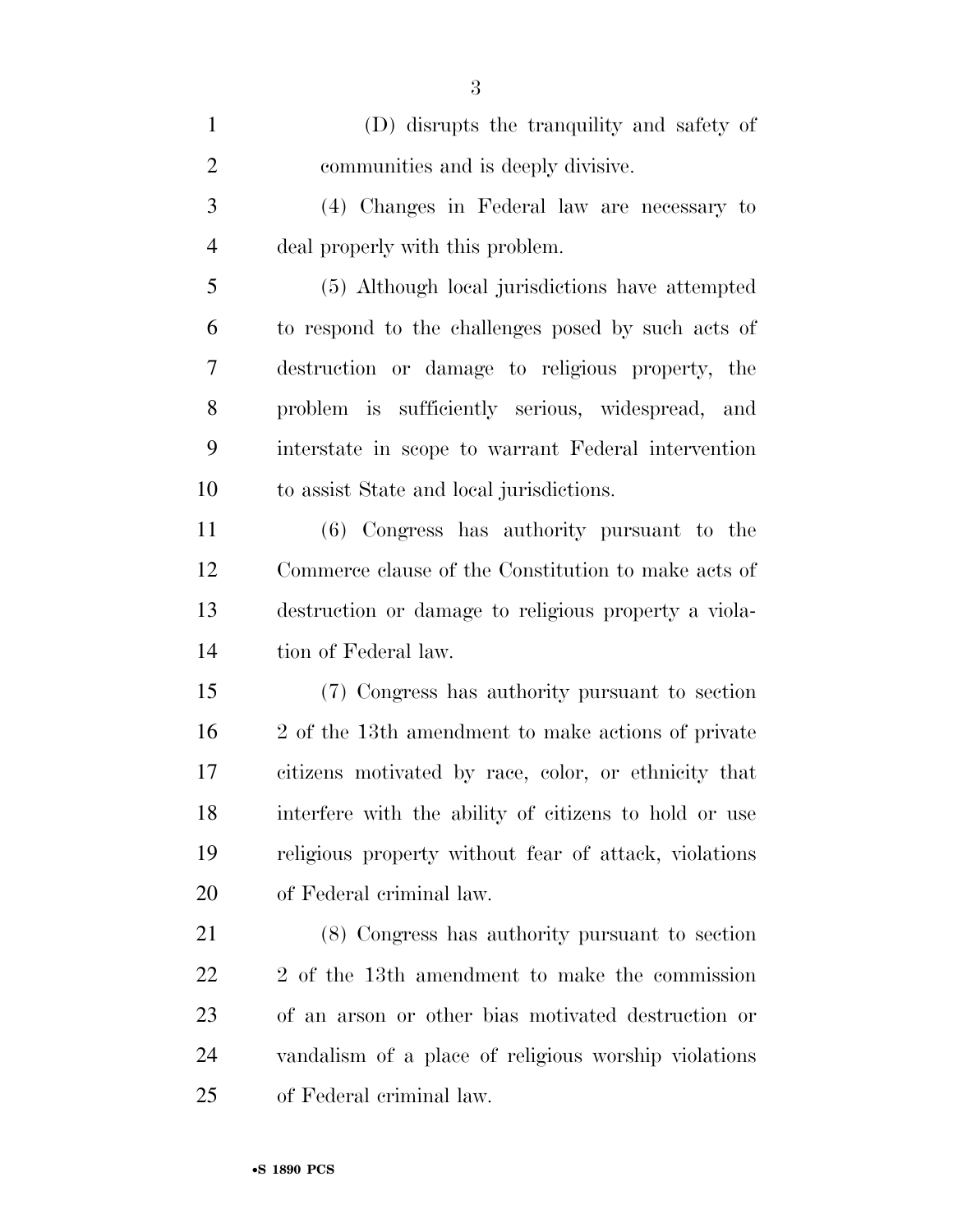| $\mathbf{1}$   | $(9)$ Congress has the authority pursuant to sec-           |
|----------------|-------------------------------------------------------------|
| $\overline{2}$ | tion 5 of the 14th amendment to make violent inter-         |
| 3              | ference with a citizen's free exercise of the right of      |
| $\overline{4}$ | religious worship through damage to religious prop-         |
| 5              | erty a violation of Federal law.                            |
| 6              | SEC. 3. PROHIBITION OF VIOLENT INTERFERENCE WITH            |
| 7              | RELIGIOUS WORSHIP.                                          |
| 8              | Section 247 of title 18 of the United States Code is        |
| 9              | amended—                                                    |
| 10             | $(1)$ in subsection $(a)$ —                                 |
| 11             | $(A)$ in paragraph $(1)$ by inserting ", racial,            |
| 12             | or ethnic" after "of the religious"; and                    |
| 13             | $(B)$ by striking "subsection $(c)$ " and in-               |
| 14             | serting "subsection (d)";                                   |
| 15             | (2) by striking subsection (b) and inserting the            |
| 16             | following:                                                  |
| 17             | $\lq\lq(b)$ The circumstances referred to in subsection (a) |
| 18             | are that—                                                   |
| 19             | $(1)$ the offense is in or affects interstate or            |
| 20             | foreign commerce; or                                        |
| 21             | $f'(2)$ in committing, planning, or preparing to            |
| 22             | commit an offense, the defendant—                           |
| 23             | "(A) travels in interstate or foreign com-                  |
| 24             | merce; or                                                   |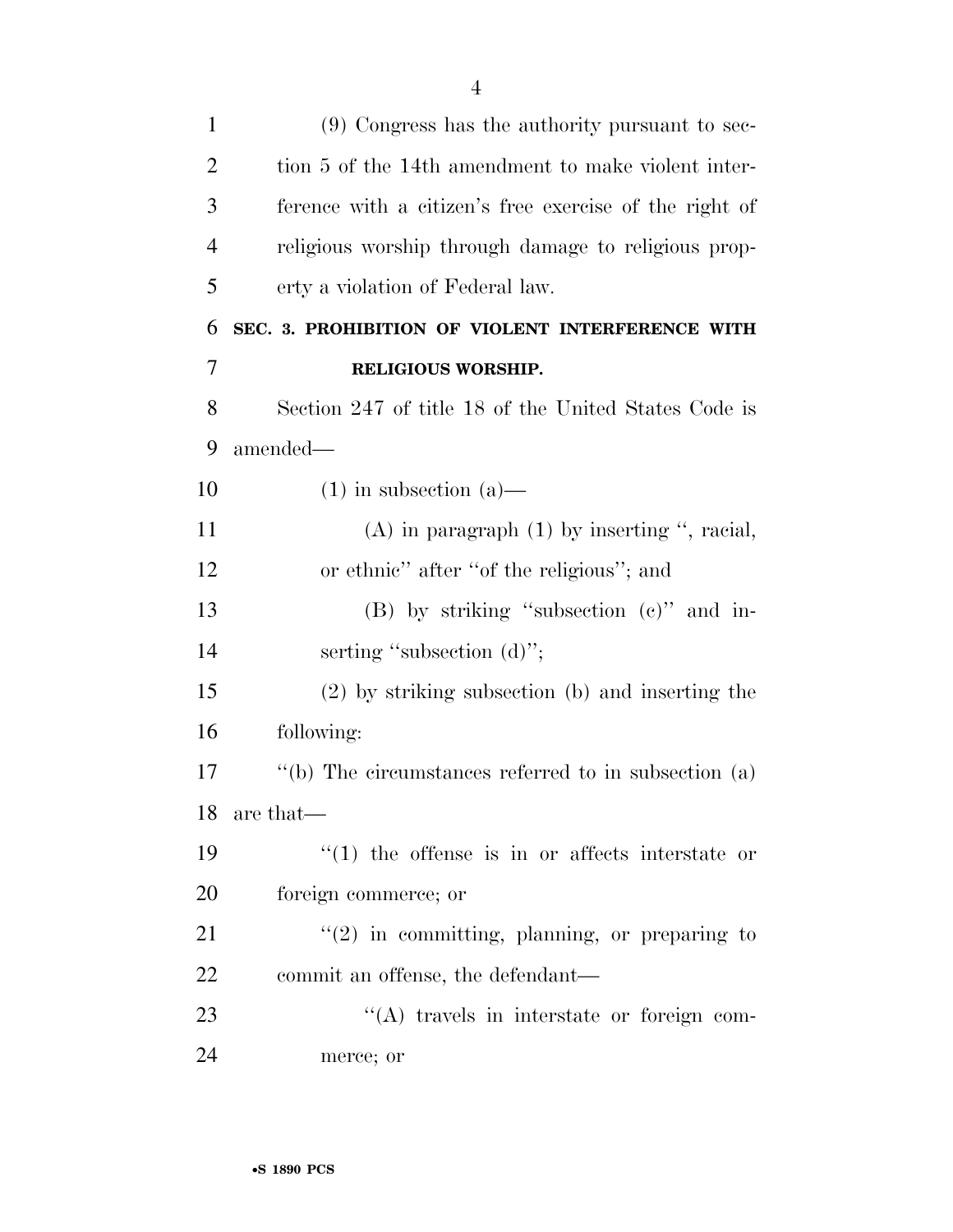1 ''(B) uses the mail or any facility or in- strumentality of interstate or foreign com-merce.'';

 (3) by redesignating subsections (c), (d), and (e), as subsections (d), (e), and (f), respectively, and adding the following subsection:

 ''(c) Whoever intentionally defaces, damages, or de- stroys any religious real property because of the race, color, religious characteristics or ethnic characteristics of any individual associated with that religious property, or attempts to do so, shall be punished as provided in sub-section (d) of this section.'';

13 (4) in subsection  $(d)(2)$ , as redesignated, by striking ''a fine in accordance with this title and im- prisonment for not more than ten years, or both'' and inserting the following: ''in accordance with the penalties provided in section 844(i) of this title'';

 (5) in subsection (f), as redesignated, by insert- ing '', including fixtures or religious objects con- tained within a place of religious worship'' after 21 "other religious property"; and

 (6) by inserting the following new subsection: ''(g) No person shall be prosecuted, tried, or punished for any noncapital offense under this section unless the indictment is found or the information is instituted within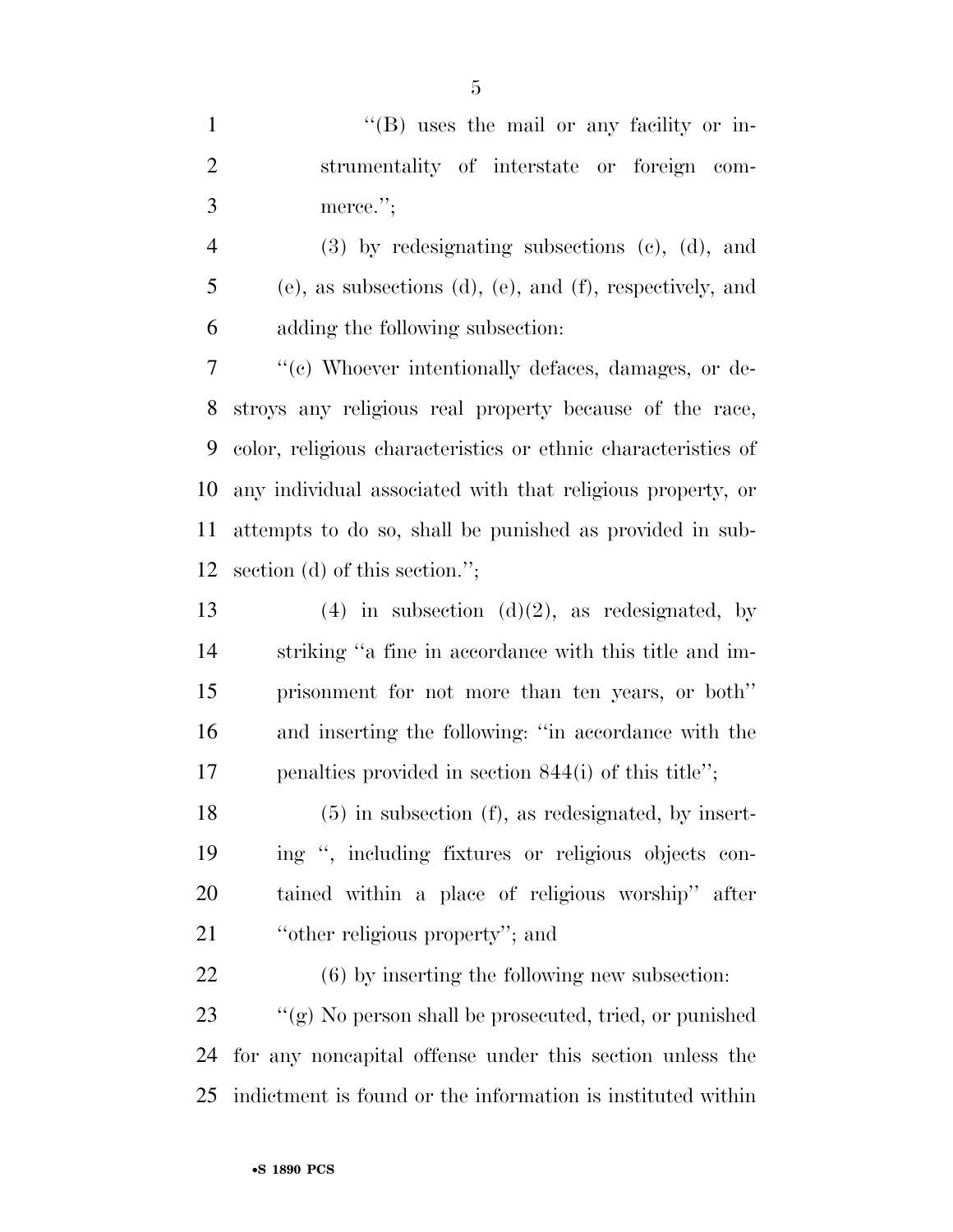7 years after the date on which the offense was commit-ted.''.

#### **SEC. 4. LOAN GUARANTEE RECOVERY FUND.**

 (a) IN GENERAL.—Notwithstanding any other provi- sion of law, for the cost of loans guaranteed (referred to as ''guaranteed loans'') by the Secretary of Housing and Urban Development (the ''Secretary''), the Secretary may use up to \$5,000,000 of the credit subsidy provided under the General and Special Risk Insurance Fund from the Department of Housing and Urban Development fiscal year 1996 appropriations Act. Guaranteed loans shall be extended to financial institutions in connection with loans made by such institutions to assist organizations described in section 501(c)(3) of the Internal Revenue Code of 1986 that have been damaged as a result of acts of arson or terrorism, as certified pursuant to procedures to be estab- lished by the Secretary. Any loan guarantee program es- tablished pursuant to this authorization shall be adminis-tered by the Federal Housing Administration.

 (b) TRANSFER OF BALANCES.—Amounts for guaran- tees may be derived from the transfer of unobligated bal- ances in the account (including recaptures of previously obligated amounts notwithstanding section 8(bb) of the United States Housing Act of 1937).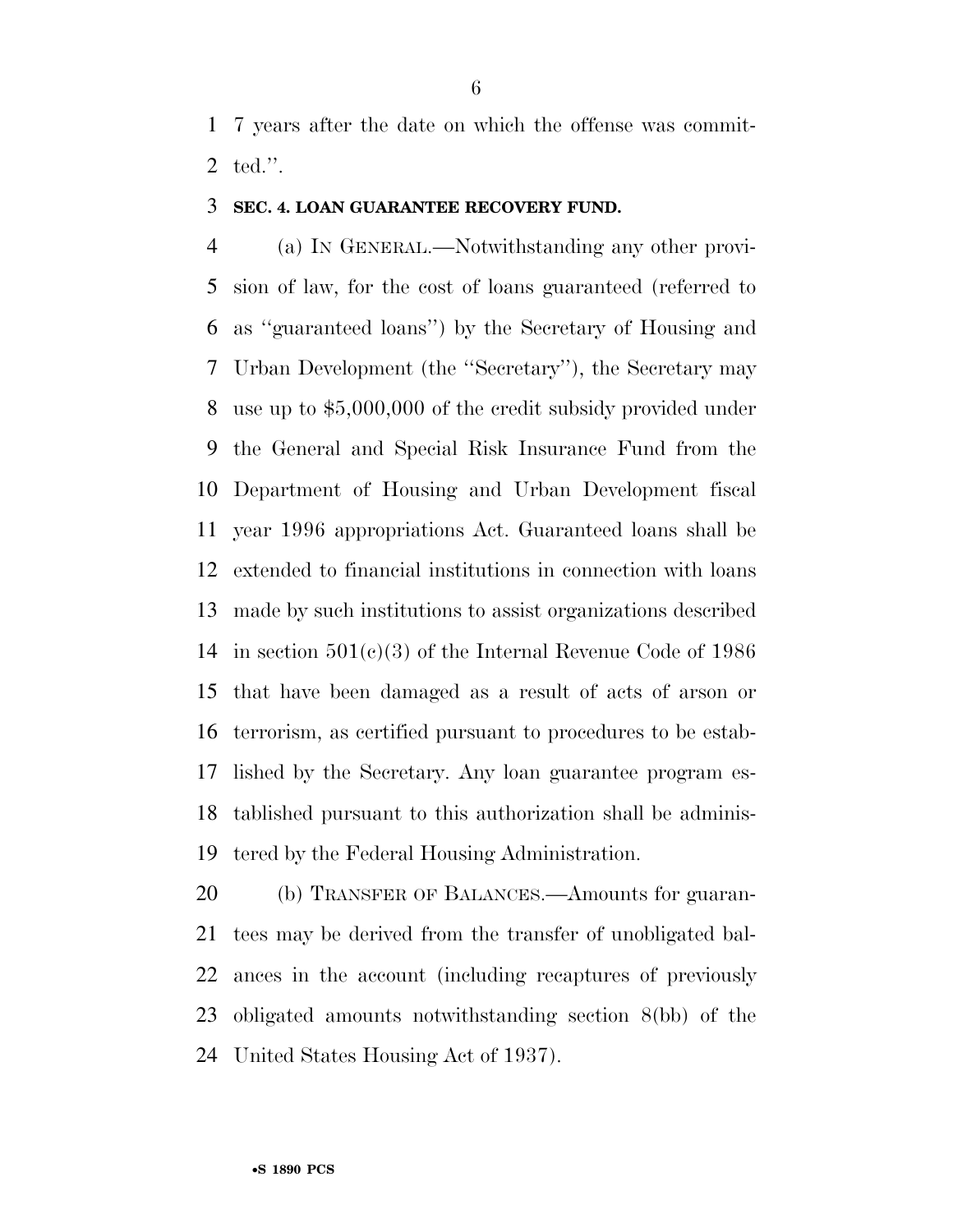(c) TREATMENT OF COSTS.—The costs of guaranteed loans, including the cost of modifying loans, shall be as defined in section 502 of the Congressional Budget Act of 1974.

 (d) LIMIT ON LOAN PRINCIPAL.—Funds made avail- able by this section shall be available to subsidize total loan principal, any part of which is to be guaranteed, not to exceed \$10,000,000.

 (e) TERMS AND CONDITIONS.—The Secretary shall— (1) establish such terms and conditions as the Secretary considers appropriate to provide guaran-tees under this section; and

 (2) include in the terms and conditions a re- quirement that the decision to provide a guarantee to a financial institution and the amount of the guarantee does not in any way depend on the pur- pose, function, or identity of the organization to which the financial institution has made, or intends to make, a loan.

 **SEC. 5. AUTHORIZATION FOR ADDITIONAL PERSONNEL TO ASSIST STATE AND LOCAL LAW ENFORCE-**

**MENT.**

 There are authorized to be appropriated to the De- partment of the Treasury and the Department of Justice, including the Community Relations Service, in fiscal years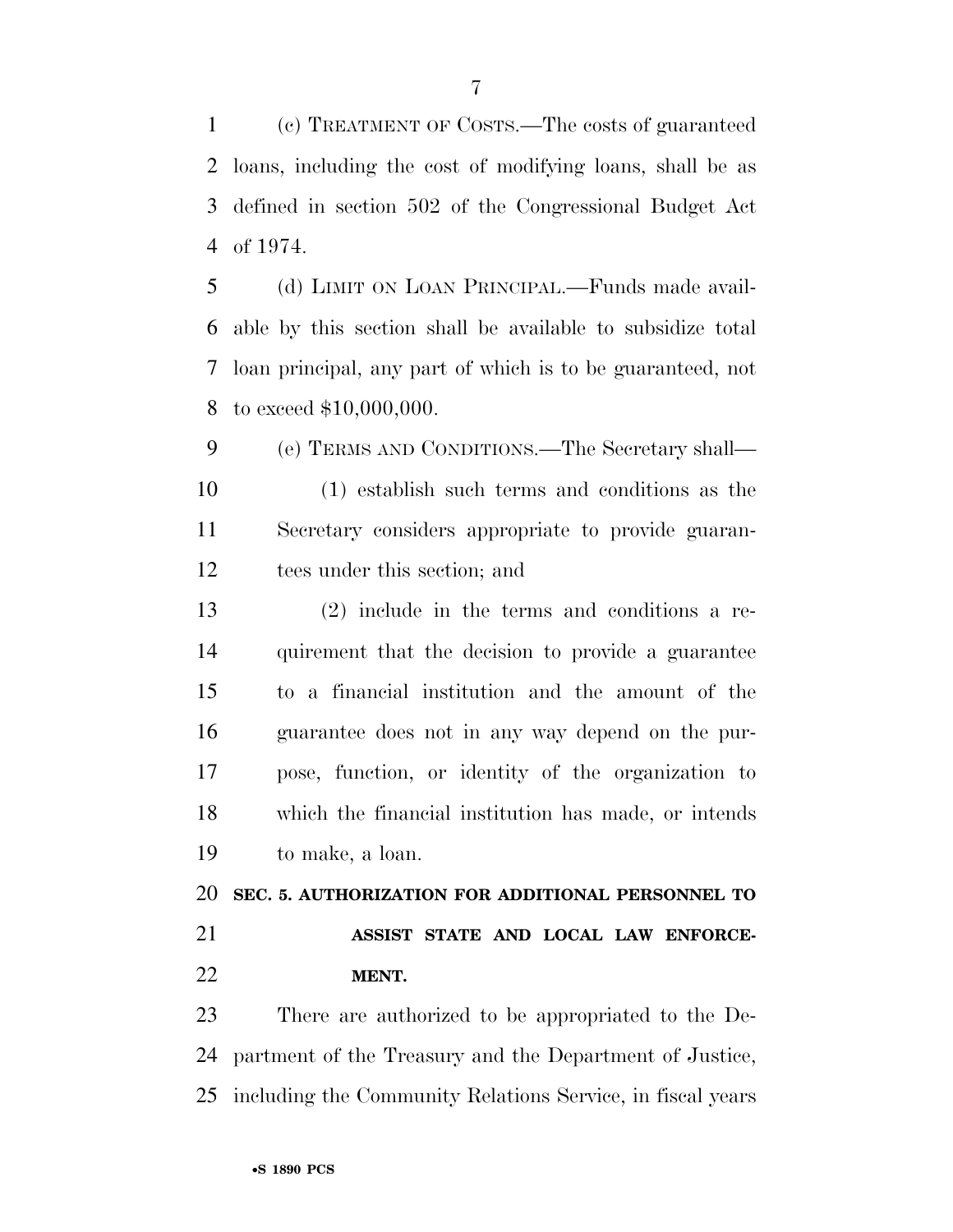1996 and 1997 such sums as are necessary to increase the number of personnel, investigators, and technical sup- port personnel to investigate, prevent, and respond to po- tential violations of sections 247 and 844 of title 18, United States Code, and section 5861 of the Internal Rev- enue Code of 1986 directed toward religious real property. These additional investigators, technical support person- nel, and other personnel shall primarily participate in the investigation, response to, and prevention of possible viola- tions of the Federal laws referred to in the preceding sen- tence and train and empower State and local law enforce- ment in the investigation and prevention of suspicious fires.

### **SEC. 6. REAUTHORIZATION OF HATE CRIMES STATISTICS ACT.**

 The first section of the Hate Crimes Statistics Act (28 U.S.C. 534 note) is amended—

 (1) in subsection (b), by striking ''for the cal- endar year 1990 and each of the succeeding 4 cal- endar years'' and inserting ''for each calendar year''; and

 (2) in subsection (c), by striking ''through fiscal year 1994''.

**SEC. 7. SENSE OF THE SENATE.**

The Senate—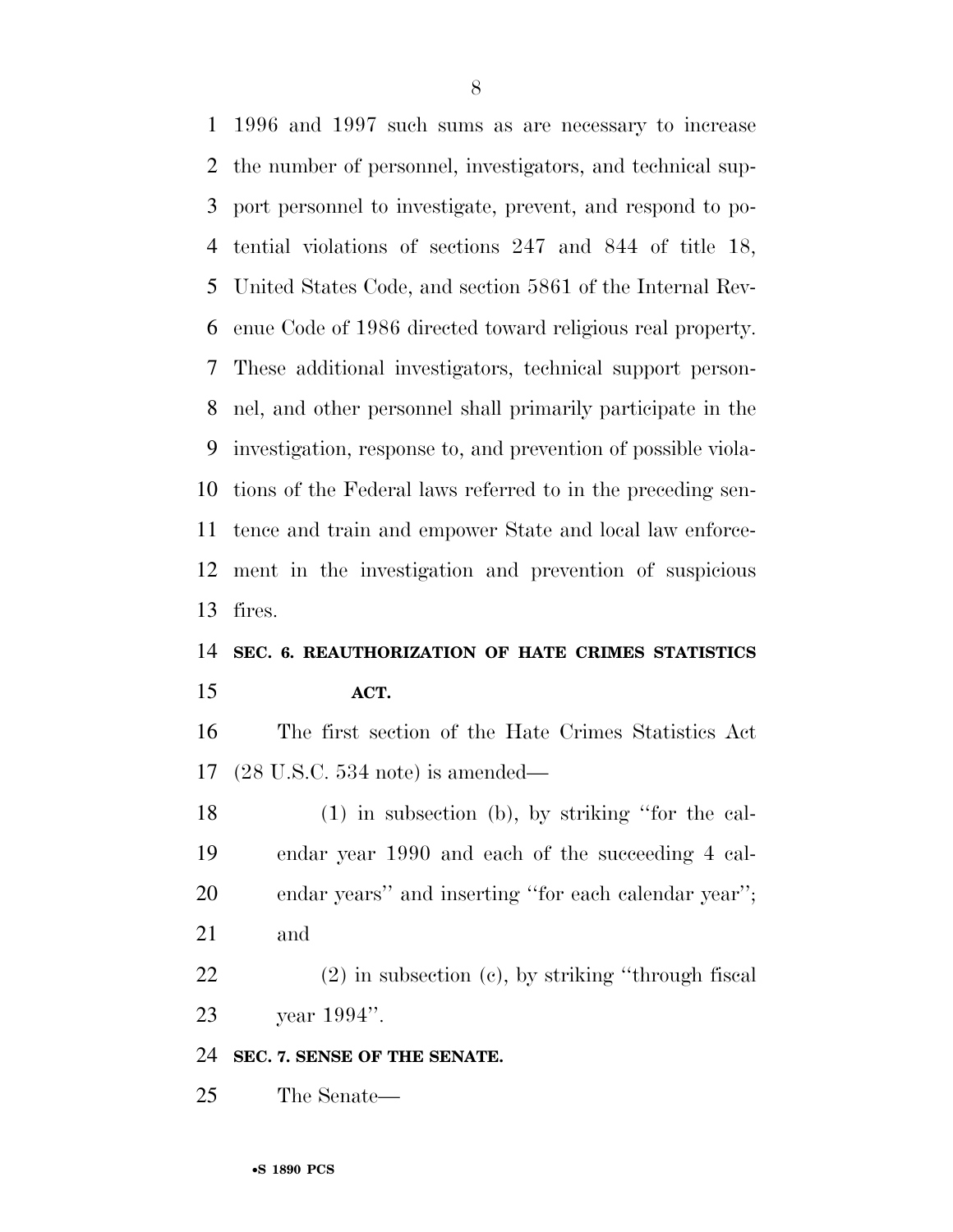(1) commends those individuals and entities that have responded with funds to assist in the re- building of places of worship that have been victim-ized by arson; and

 (2) encourages the private sector to continue these efforts so that places of worship that are vic- timized by arson, and their affected communities, can continue the rebuilding process with maximum financial support from private individuals, busi- nesses, charitable organizations, and other non-profit entities.

#### **SEC. 8. SEVERABILITY.**

 If any provision of this Act, an amendment made by this Act, or the application of such provision or amend- ment to any person or circumstance is held to be unconsti- tutional, the remainder of this Act, the amendments made by this Act, and the application of the provisions of such to any other person or circumstance shall not be affected thereby.